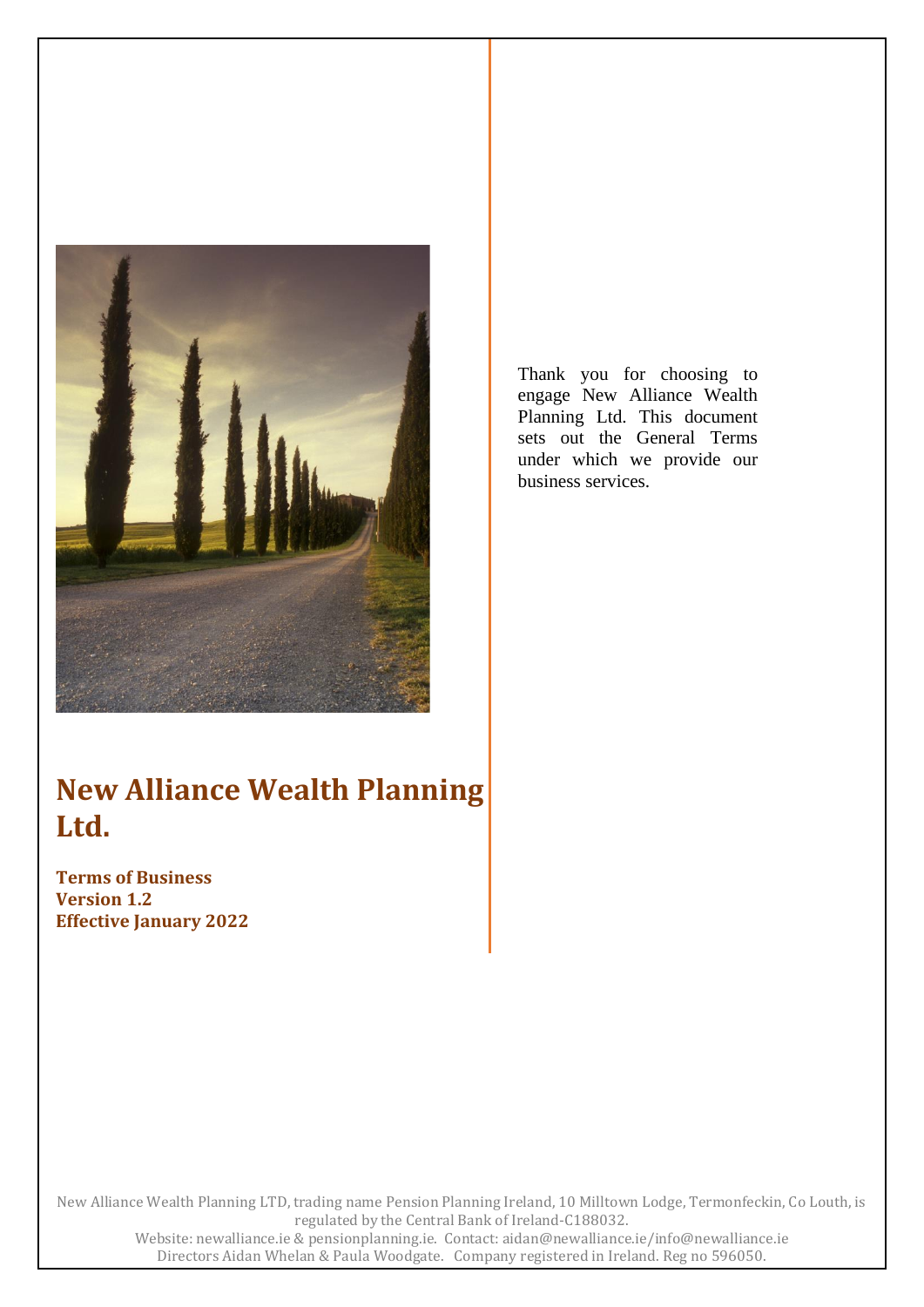# **Terms of Business**

#### **New Alliance Wealth Planning LTD.**

These Terms of Business set out the general terms under which our firm will provide business services to you and the respective duties and responsibilities of both the firm and you in relation to such services. Please ensure that you read these terms thoroughly and if you have any queries, we will be happy to clarify them. If any material changes are made to these terms, we will notify you.

#### **Authorisation with the Central Bank of Ireland**

New Alliance Wealth Planning Ltd. (C188032) is regulated by the Central Bank of Ireland as an insurance intermediary, registered under the European Union (Insurance Distribution) Regulations 2018. A copy of our regulatory authorization is available on request. The Central Bank of Ireland holds registers of regulated firms. You may contact the Central Bank of Ireland on 1890 777 777 or alternatively visit their website at [www.centralbank.ie](http://www.centralbank.ie/) to verify our credentials.

#### **Codes of Conduct**

New Alliance Wealth Planning Ltd. is subject to the Consumer Protection Code, Minimum Competency Code and Fitness&Probity Standardswhichofferprotectiontoconsumers.TheseCodes canbe foundon the Central Bank's website [www.centralbank.ie](http://www.centralbank.ie/)

#### **Our Services**

Our principal business is to provide advice and arrange transactions on behalf of clients in relation to life & pension products. A full list of insurers, product producers and lending agencies with which we deal is available on request.

New Alliance Wealth Planning Ltd. acts as an Impartial Broker which means that:

- the principal regulated activities of the firm are provided on the basis of a **fair and personal analysis**  of the market; and
- you have the option to pay in full for our services by means of a **fee**.

#### **Fair and Personal Analysis**

The concept of fair and personal analysis describes the extent of the choice of products and providers offered by an intermediary within a particular category of life assurance, general insurance and / or a specialist area. The number of contracts and providers considered must be sufficiently large to enable an intermediary to recommend a product that would be adequate to meet a client's needs.

The number of providers that constitutes 'sufficiently large' will vary depending on the number of providers operating in the market for a particular product or service and their relative importance in and share of that market. The extent of fair analysis must be such that could be reasonably expected of a professional conducting business, taking into accountthe accessibility of information and product placement to intermediaries and the cost of the search.

In order to ensure that the number of contracts and providers is sufficiently large to constitute a fair and personal analysis of the market, we will consider the following criteria:

New Alliance Wealth Planning LTD, trading name Pension Planning Ireland, 10 Milltown Lodge, Termonfeckin, Co Louth, is regulated by the Central Bank of Ireland-C188032.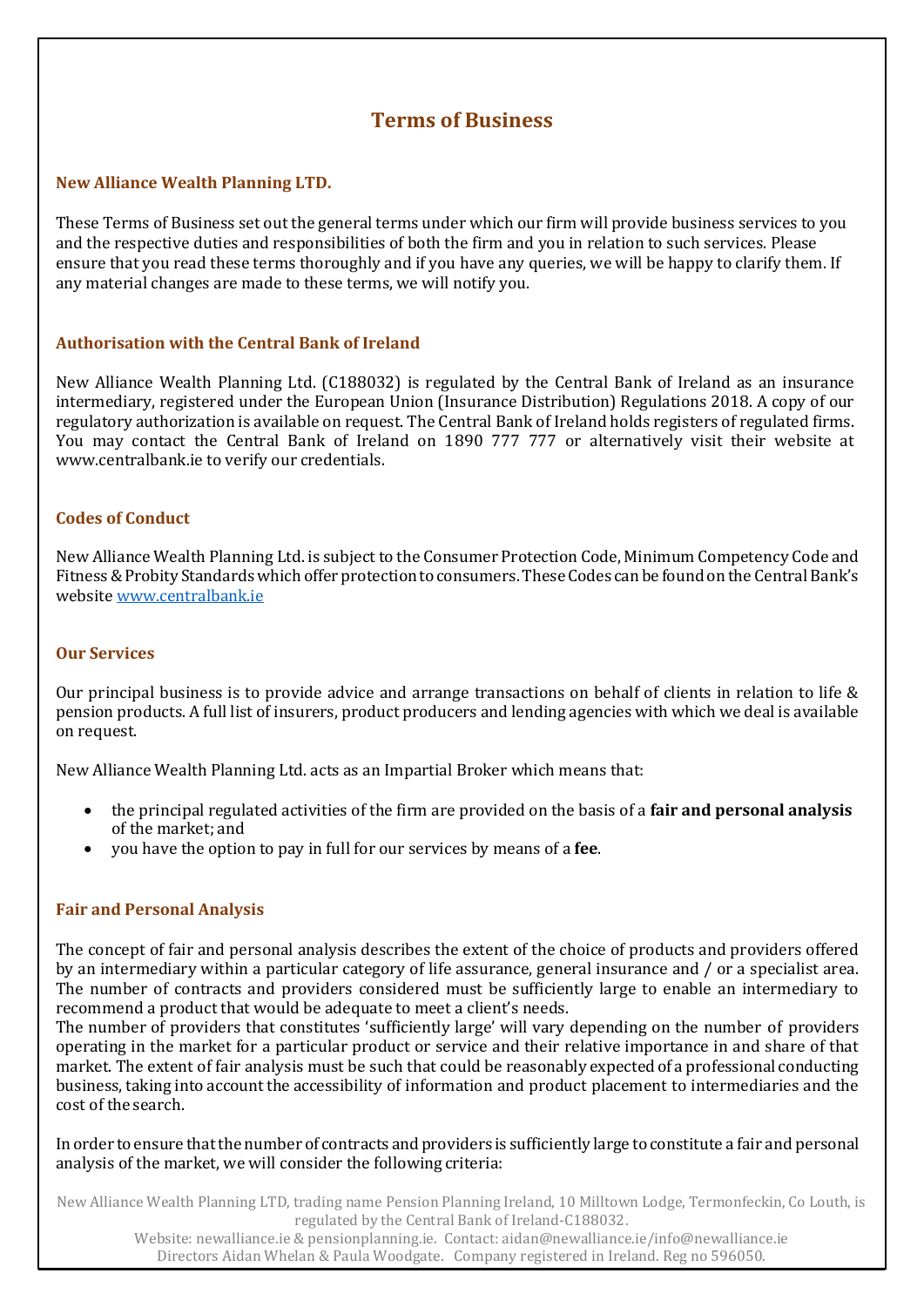- the needs of the customer.
- the size of the customer order.
- the number of providers in the market that deal with brokers,
- the market share of each of those providers,
- the number of relevant products available from each provider,
- the availability of information about the products,
- the quality of the product and service provided by the provider,
- cost, and
- any other relevant consideration.

#### **Life Assurance products, Life Wrapped Investment, Deposits & Retirement Products**

New Alliance Wealth Planning Ltd. provides life assurance, income protection, investment and pensions on a fair and personal analysis basis i.e. providing services on the basis of a sufficiently large number of contracts and product producers available on the market to enable us to make a recommendation, in accordance with professional criteria, regarding which contract would be adequate to meet your needs.

We will provide assistance to you in relation to any queries you may have with regard to any policy, or in the event of a claim during the life of a policy and we will explain to you the various restrictions, conditions and exclusions attached to your policy. However, it is your responsibility to read the policy documents, literature and brochures to ensure that you understand the nature of the policy cover; particularly in relation to PHI and serious illness policies.

Specifically on the subject of permanent health insurance policies we will explain to you; a) the meaning of disability as defined in the policy; b) the benefits available under the policy; c) the general exclusions that apply to the policy; and d) the reductions applied to the benefit where there are disability payments from other sources.

For a serious illness policy, we will explain clearly to you the restrictions, conditions and general exclusions that attach to that policy.

#### **Statement of Charges**

We may earn our remuneration on the basis of fee, commission and any other type of remuneration, including a non-monetary benefit or on the basis of a combination of these methods. A non-monetary benefit will only be accepted if it enhances the quality of the service to our clients.

You may choose to pay in full for our services by means of a fee. Where we receive recuring commission, this forms part of the remuneration for initial advice provided. We reserve the right to charge additional fees if the number of hours relating to on-going advice/assistance exceeds the hours anticipated and quoted at the outset.

In certain circumstances, it will be necessary to charge a fee for services provided. These are listed below. In other circumstances where fees are chargeable or where you choose to pay in full for our service by fee, we will notify you in writing in advance and agree the scale of fees to be charged if different from fees outlined below. Where it is not possible to provide the exact amount, we will provide you the method of calculation of the fee.

If we receive commission from a product provider, this may be offset against the fee which we will charge you. Where the commission is greater than the fee due, the commission may become the amount payable to the firm unless an arrangement to the contrary is made.

A summary of the details of all arrangements for any fee, commission other reward or remuneration paid or provided to us which have agreed with product providers is available on our website – [www.pensionplanning.ie](http://www.pensionplanning.ie/)

New Alliance Wealth Planning LTD, trading name Pension Planning Ireland, 10 Milltown Lodge, Termonfeckin, Co Louth, is regulated by the Central Bank of Ireland-C188032.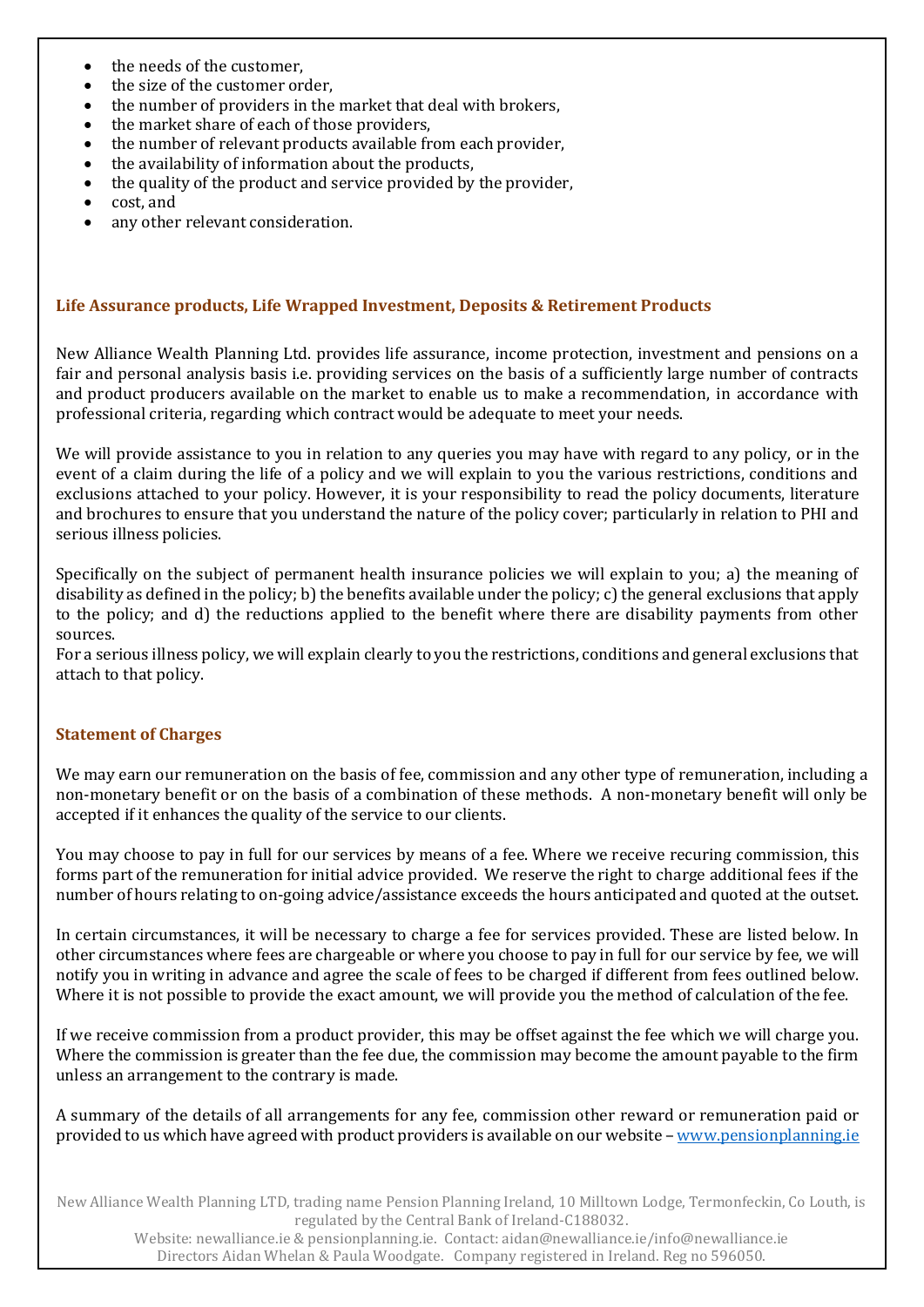#### **Life and Pensions - Fees**

You may elect to deal with us on an upfront advice only fee basis.

- Principles / Directors  $\epsilon$ 350 p.h.
- $\epsilon$  Senior Advisers  $\epsilon$  300 p.h. Associates  $\epsilon$  200 p.h.
- Support staff  $\epsilon$ 80 p.h.

Additional fees may be payable for complex cases or to reflect value, specialist skills or urgency, or the employment services of outside expertise. We will notify you in advance and agree the scale of fees to be charged.

#### **Personal Retirement Savings Account (PRSA's) – Fees**

Where advice is requested for PRSAs, the following hourly fees will apply:

| $\bullet$ Advisor fees: | €250 p.h. |
|-------------------------|-----------|
| • Support staff:        | €80 p.h.  |

Additional fees may be payable for complex cases or to reflect value, specialist skills or urgency, or the employment services of outside expertise. We will notify you in advance and agree the scale of fees to be charged.

If we receive commission from a product provider, this will be offset against the fee which we will charge you. Where the commission is greater than the fee due, the commission will become the amount payable to the intermediary unless an arrangement to the contrary ismade.

#### **Insurance Based Investment Products**

If clients choose to pay by means of a fee or by means of our Ongoing Investment Service, we will return to customers or offset against fees to be paid by the customer, any fees, commissions or non-monetary benefits paid or provided by any third party or person acting on behalf of a third party in relation to the services provided to that customer as soon as reasonably possible after receipt.

#### **Disclosure of Information**

Any failure to disclose material information may invalidate your claim and render your policy void.

#### **Regular Reviews**

It is in your best interests that you review, on a regular basis, the products which we have arranged for you. As your circumstances change, your needs will change. You must advise us of those changes and request a review of the relevant policy so that we can ensure that you are provided with up to date advice and products best suited to your needs. Failure to contact us in relation to changes in your circumstances or failure to request a review may result in you having insufficient insurance cover and/or inappropriate investments. If you choose our Ongoing Investment Services, then regular reviews initiated by us will include a review of all financial products.

New Alliance Wealth Planning LTD, trading name Pension Planning Ireland, 10 Milltown Lodge, Termonfeckin, Co Louth, is regulated by the Central Bank of Ireland-C188032.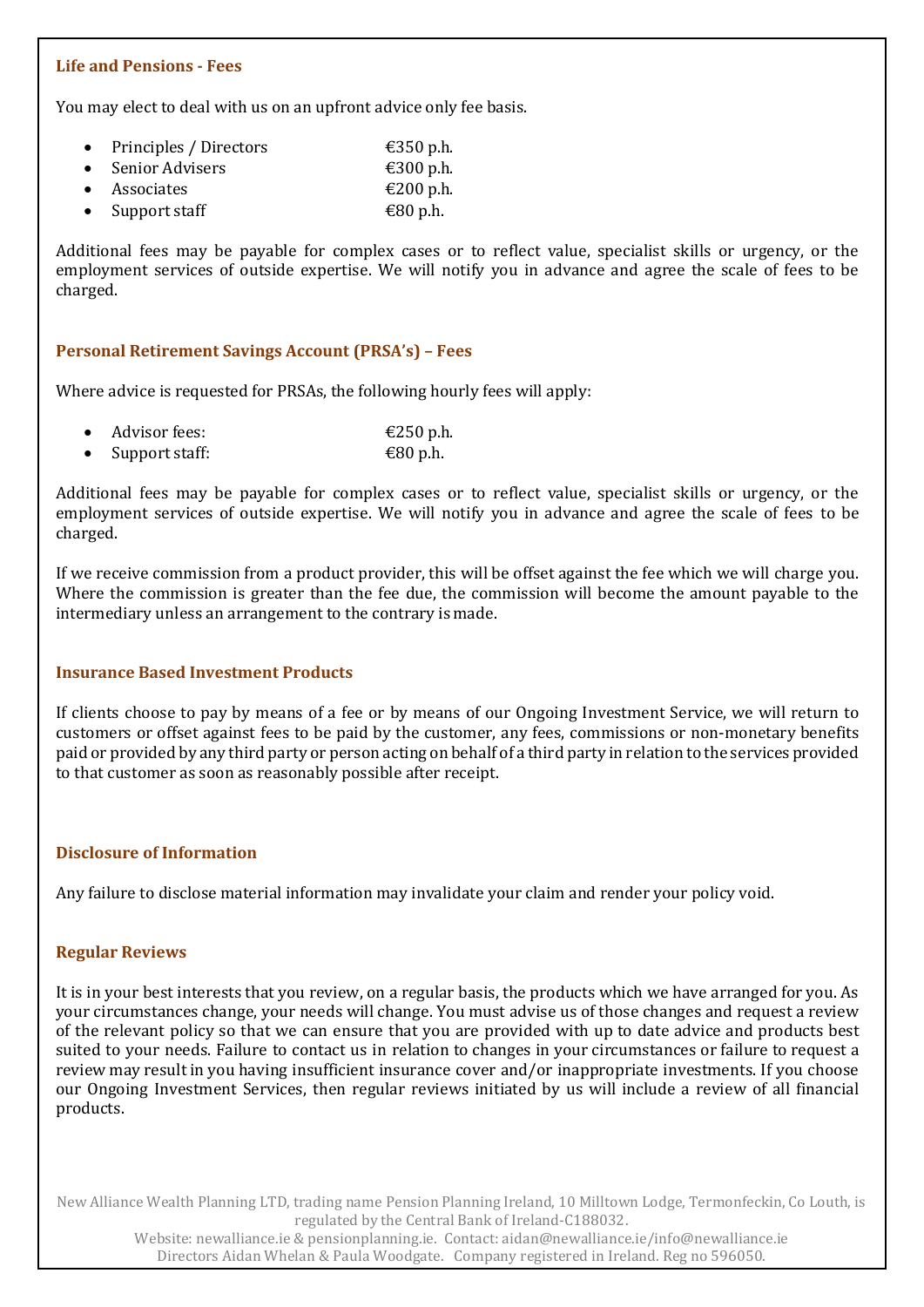# **Consumers: Duty of Disclosure when completing documentation for new business/renewals and midterm adjustments**

Section 14 (1) – (5) of the Consumer Insurance Contracts Act which is effective from 1st September 2021 alters consumers duty of disclosure:

- You are required to answer all questions posed by us or the insurer honestly and with reasonable care the test will be that of the 'average consumer'. Average consumer as per Directive No. 2005/29/EC of the European Parliament and of the Council of 11 May 2005 is reasonably well informed and reasonably observant and circumspect, taking into account social, cultural and linguistic factors.
- − Specific questions will be asked. Where you do not provide additional information (after being requested to do so) it can be presumed that the information previously provided remains unchanged.

An insurer may repudiate liability or limit the amount paid on foot of the contract of insurance, only if it establishes that non-disclosure of material information was an effective cause of the insurer entering into the relevant contract of insurance and on the terms on which it did.

#### **Completed proposal forms/statement of fact**

Completed proposal forms or Statements of Facts will be provided to you. These are important documents as they form the basis of insurance contract between the insurer and you the consumer. You should review and confirm that the answers contained within are true and accurate.

#### **Commercial Customers: Non-Consumer Disclosure of Information**

It is essential that you should bring to our attention any material alteration in risk such as changes of address or use of premises. Any failure to disclose material information may invalidate your claim and render your policy void.

#### **Conflicts of Interest**

It is the policy of our firm to avoid conflicts of interest in providing services to you. However, where an unavoidable conflict of interest arises we will advise you of this in writing before providing you with any service. A full copy of our conflicts of interest policy is available on request.

In some cases, we may be a party to a profit-share arrangement with product producers where we provide extra services for the provider. Any business arranged with these providers on your behalf is placed with them as they are at the time of placement the most suitable to meet your requirements taking all relevant information, demands and needs into account. There are currently no agreements to this effect in place.

#### **Default on Payments by Clients**

We will exercise our legal rights to receive payments due to us from clients (fees and insurance premiums) for services provided. In particular, without limitation to the generality of the foregoing, the firm will seek reimbursement for all payments made to insurers on behalf of clients where the firm has acted in good faith in renewing a policy of insurance for the client.

Product producers may withdraw benefits or cover in the event of default on payments due under policies of insurance or other products arranged for you. We would refer you to policy documents or product terms for the details of such provisions.

New Alliance Wealth Planning LTD, trading name Pension Planning Ireland, 10 Milltown Lodge, Termonfeckin, Co Louth, is regulated by the Central Bank of Ireland-C188032.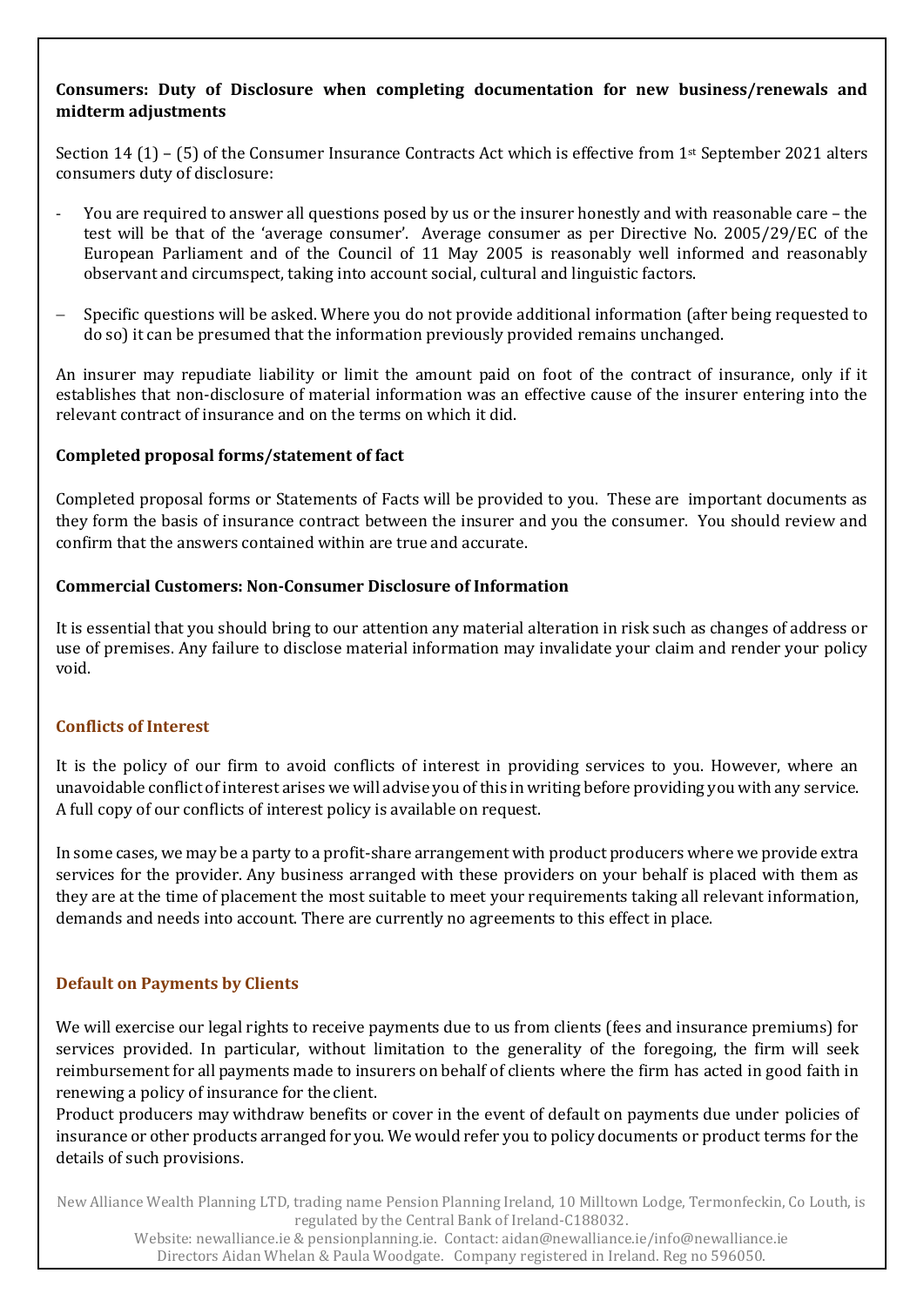#### **Complaints**

Whilst we are happy to receive verbal complaints, it would be preferable that any complaints are made in writing. We will acknowledge your complaint in writing within 5 business days and we will fully investigate it. We shall investigate the complaint as swiftly as possible, and the complainant will receive an update on the complaint at intervals of not greater than 20 business days starting from the date on which the complaint is made. On completion of our investigation, we will provide you with a written report of the outcome. In the event that you are still dissatisfied with our handling of or response to your complaint, you are entitled to refer the matter to the Financial Services and Pensions Ombudsman (FSPO). A full copy of our complaints procedure is available on request.

# **Protection**

We are subject to the requirements of the General Data Protection Regulation 2018 and the Irish Data Protection Act 2018. New Alliance Wealth Planning Ltd. is committed to protecting and respecting your privacy. We wish to be transparent on how we process your data and show you that we are accountable with the GDPR in relation to not only processing your data but ensuring you understand your rights as a client.

The data will be processed only in ways compatible with the purposes for which it was given and as outlined in our Data Privacy Notice; this will be given to all our clients at the time of data collection.

We will ensure that this Privacy Notice is easily accessible. Please refer to our website pensionplanning.ie. If this medium is not suitable we will ensure you can easily receive a copy by hard copy.

Please contact us if you have any concerns about your personal data.

# **New consumer responsibilities arising out of the Consumer Insurance Contracts Act 2019 which was implemented to protect consumers**.

#### **New Business & Renewal**

You may cancel a contract of insurance, by giving notice in writing to the insurer, within 14 working days after the date you were informed that the contract is concluded. This does not affect the notice periods already provided under European Union (Insurance and Reinsurance) Regulations 2015 ( [S.I. No. 485 of 2015](http://www.irishstatutebook.ie/2015/en/si/0485.html) ) or the European Communities (Distance Marketing of Consumer Financial Services) Regulations 2004 ( [S.I. No. 853 of](http://www.irishstatutebook.ie/2004/en/si/0853.html)  [2004](http://www.irishstatutebook.ie/2004/en/si/0853.html)) which is 30 days in respect of life policies, irrespective of whether the sale took place on a non-face to face basis, and 14 days in respect of general policies only on sales that took place on a non-face to face basis (distance sales).

The giving of notice of cancellation by you will have the effect of releasing you from any further obligation arising from the contract of insurance. The insurer cannot impose any costs on you other than the cost of the premium for the period of cover.

This right to cancel does not apply where, in respect of life assurance the contract is for a duration of six months or less, or in respect of general insurance, the duration of the contract is less than one month.

You are under a duty to pay your premium within a reasonable time, or otherwise in accordance with the terms of the contract of insurance.

A court of competent jurisdiction can reduce the pay-out to you if you are in breach of your duties under the Act, in proportion to the breach involved.

New Alliance Wealth Planning LTD, trading name Pension Planning Ireland, 10 Milltown Lodge, Termonfeckin, Co Louth, is regulated by the Central Bank of Ireland-C188032.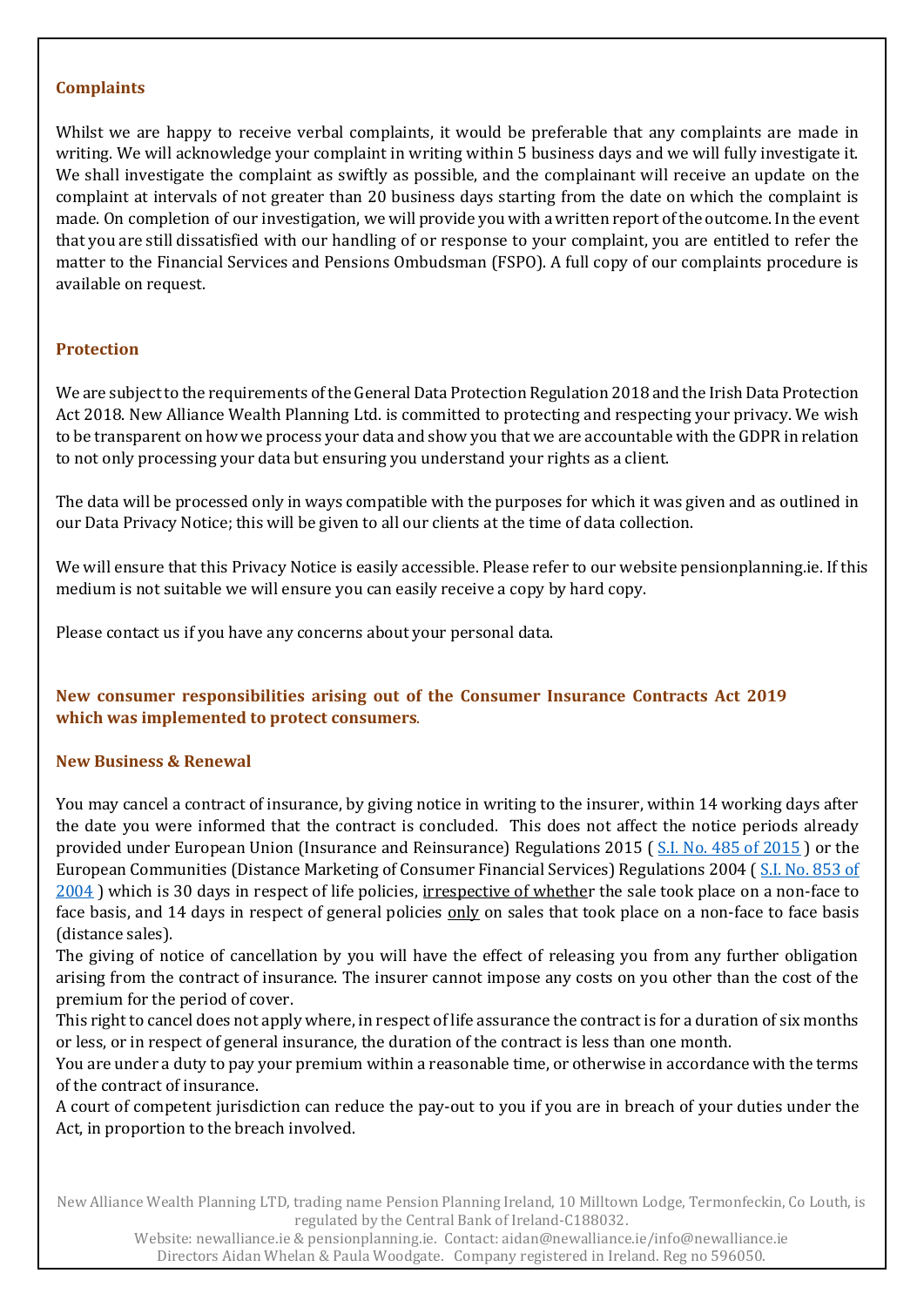#### **Post-Contract Stage and Claims**

An insurer may refuse a claim made by you under a contract of insurance where there is a change in the risk insured, including as described in an "alteration of risk" clause, and the circumstances have so changed that it has effectively changed the risk to one which the insurer has not agreed to cover.

Any clause in a contract of insurance that refers to a "material change" will be interpreted as being a change that takes the risk outside what was in the reasonable contemplation of the contracting parties when the contract was concluded.

You must cooperate with the insurer in an investigation of insured events including responding to reasonable requests for information in an honest and reasonably careful manner and must notify the insurer of the occurrence of an insured event in a reasonable time.

You must notify the insurer of a claim within a reasonable time, or otherwise in accordance with the terms of the contract of insurance.

If you become aware after a claim is made of information that would either support or prejudice the claim, you are under a duty to disclose it. (The insurer is under the same duty).

If you make a false or misleading claim in any material respect (and know it to be false or misleading or consciously disregards whether it is) the insurer is entitled to refuse to pay and to terminate the contract.

Where an insurer becomes aware that a consumer has made a fraudulent claim, they may notify the consumer advising that they are voiding the contract of insurance, and it will be treated as being terminated from the date of the submission of the fraudulent claim. The insurer may refuse all liability in respect of any claim made after the date of the fraudulent act, and the insurer is under no obligation to return any of the premiums paid under the contract.

#### **Anti-Money Laundering Measures**

We are required by the anti-money laundering regulations to verify the identity of our clients, to obtain information as to the purpose and nature of the business which we conduct on their behalf, and to ensure that the information we hold is up-to-date. For this purpose we may use electronic identity verification systems and we may conduct these checks from time to time throughout our relationship and not just at the beginning.

#### **Compensation Scheme**

We are members of the Investor Compensation Scheme operated by the Investor Compensation Company Ltd. See below for details.

The Investor Compensation Act, 1998 provides for the establishment of a compensation scheme and the payment, in certain circumstances, of compensation to certain clients (known as eligible investors) of authorised investment firms, as defined in that Act.

The Investor Compensation Company Ltd. (ICCL) was established under the 1998 Act to operate such a compensation scheme and our firm is a member of this scheme.

Compensation may be payable where money or investment instruments owed or belonging to clients and held, administered or managed by the firm cannot be returned to those clients for the time being and where there is no reasonably foreseeable opportunity of the firm being able to do so.

A right to compensation will arise only:

- If the client is an eligible investor as defined in the Act; and
- If it transpires that the firm is not in a position to return client money or investment instruments owned or belonging to the clients of the firm; and
- To the extent that the client's loss is recognised for the purposes of the Act.

New Alliance Wealth Planning LTD, trading name Pension Planning Ireland, 10 Milltown Lodge, Termonfeckin, Co Louth, is regulated by the Central Bank of Ireland-C188032.